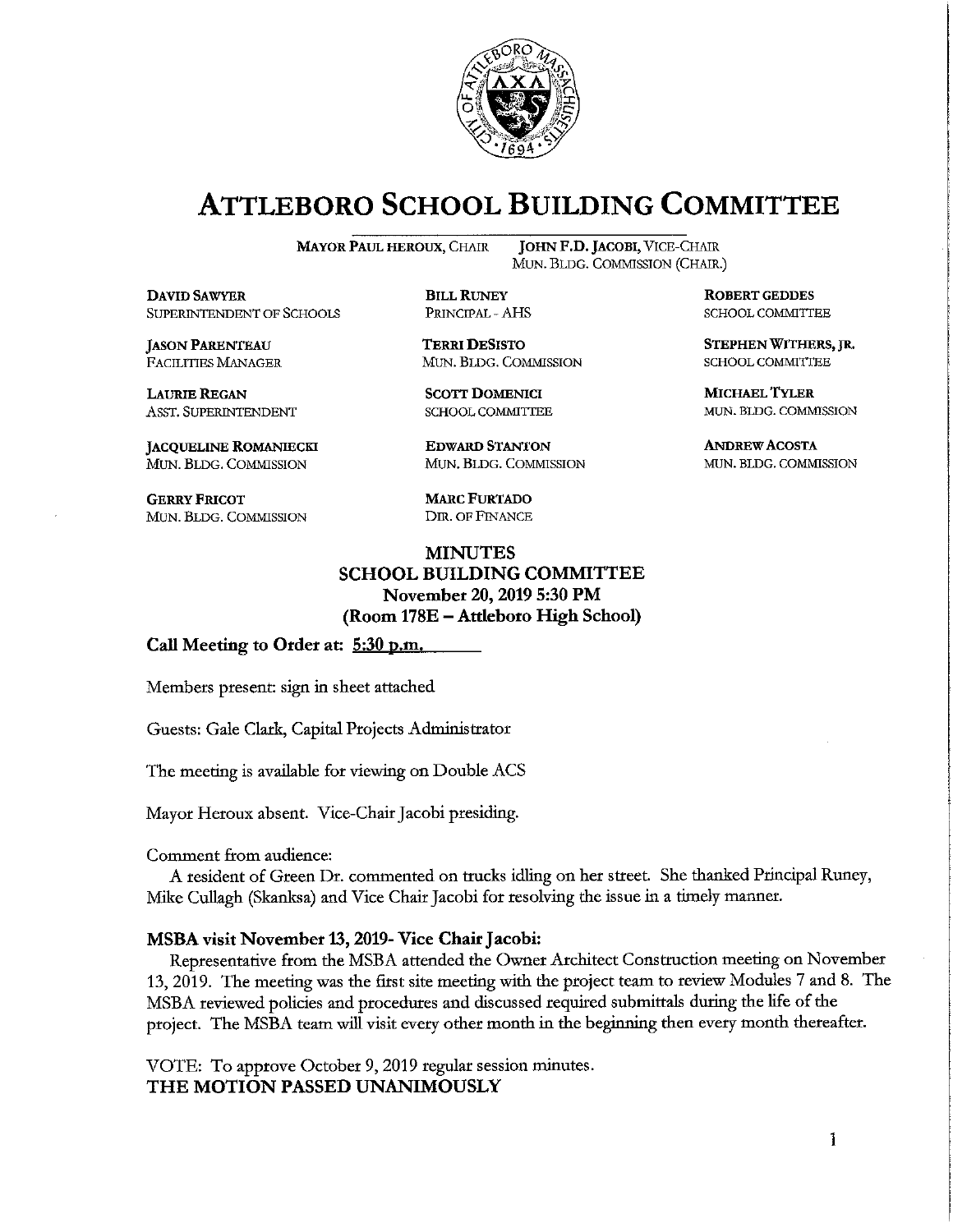#### **Bills & Payments:**

VOTE: To confirm payment of Briggs Materials Testing invoice #0213891 in the amount of \$3,086.00 on October 4, 2019.

#### THE MOTION PASSED UNANIMOUSLY

MOTION: To approve the following invoices:

- Skanska invoice 1316825-000-13960-38 in the amount of \$110,170.00  $\bullet$
- $\bullet$ Kaestle Boos invoice  $\#16027.00-34$  in the amount of \$615,051.00
- Consigli Invoice  $\#15$  (pre-construction) in the amount of \$20,361.00  $\bullet$
- Consigli Application #6 in the amount of  $$2,010,445.00$  $\bullet$
- FedEx Invoice  $\#6-774-13802A$  in the amount of \$73.11
- FedEx Invoice #6-826-99754 in the amount of \$45.82

#### **Highland Park parking lot:**

Vice Chair Jacobi reviewed the process for the Highland Parking lot licensing agreement. The City Solicitor is working with Consigli's legal counsel to draft an agreement. It is anticipated the agreement will be finalized week ending November 29<sup>th</sup>. The agreement will allow Consigli to use the parking lot for the duration of the project.

MOTION: To authorize Mayor Heroux to sign Highland Park parking lot license agreement with Consigli.

#### THE MOTION PASSED UNANIMOUSLY

#### Electronic sign update:

A number of months ago neighbors had questioned the sign at the entrance of the new high school. the issue was deferred for further investigation. It was determined the Attleboro sign is smaller and far less obtrusive than signs in other communities. The easement issue with National Grid has been resolved. NGrid is not requiring city to move the sign therefore it was recommended the sign remain in its original location, near the entrance of the new high school. Principal Runey noted the sign is beneficial in communicating high school events to the public.

MOTION: To retain the electronic sign at its current location. THE MOTION PASSED UNANIMOUSLY

#### Consigli project update:

Work continues on Highland parking lot. Anticipated completion week ending December 6th.

Building footprint update: progress on foundation walls, interior footings. Columbia Gas to move meter and will allow progress of foundation work near existing high school. Supportive excavation not required near existing building therefore a savings will be seen on that portion. Work continues on foundation, slight hold up near National Grid lines running through the site. National Grid to finish work in underground duct bank allowing removal of poles on site. On schedule for steel arrival first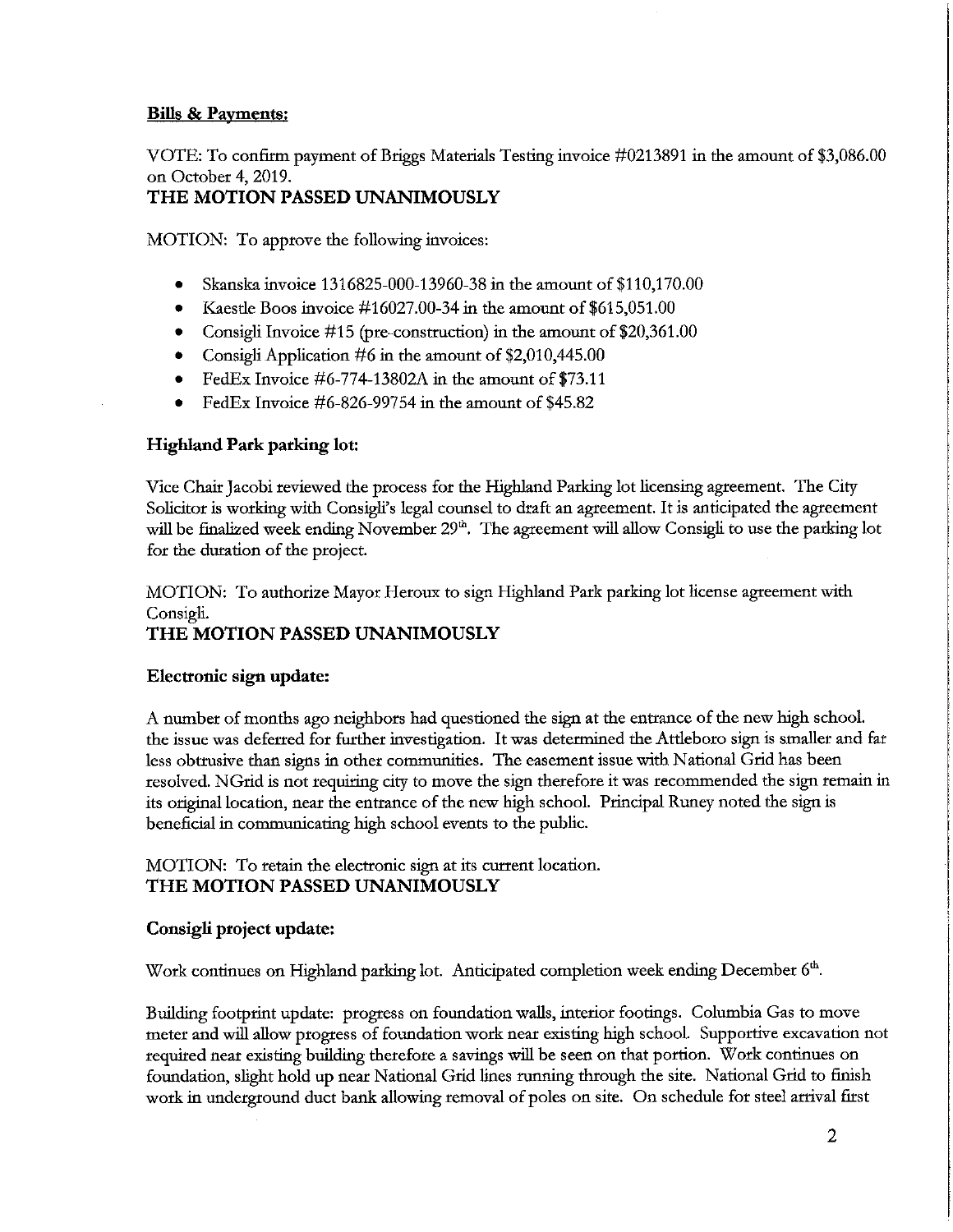week in January. Sewer pump station work nearing completion, punch list items remain, draining structures will be added. Looking to turn over to city in next couple of weeks at which time the SBC will grant substantial completion.

#### Briggs Engineering & Testing proposal:

By code, the building inspector requires firestopping/fire safing inspections. This proposal will amend the contract for Briggs Engineering to include this service.

#### VOTE: To recommend Mayor Heroux to sign Briggs Proposal 09-19-074 Change order #1. THE MOTION PASSED UNANIMOUSLY

#### Bid Package #4 Results & Review-Consigli/Skanska

Bid date has been extended for Misc. Metals to November 22, 2019. Resilient flooring received a bid within budget however bid protest was filed by 2<sup>nd</sup> lowest bidder. Joe Milani responded to Deb Anderson at AG's office. Deb Anderson will review and get back to Mr. Milani. Her initial feeling is they do not have standing. Joe Milani recommends the SBC not authorize the resilient flooring bid until matter is resolved.

The HVAC bid came in 7.5 million above budgeted amount. Upon review of the bid documents received it was realized the bidder resubmitted 4 blank forms which would not be a fatal flaw however, a 5<sup>th</sup> required form was blank as well. Deb Anderson was contacted and noted the bid must be thrown out due to the error. Because it was a trade bid it does not have to be prequalified again. The CM may pursue rebidding of package through non trade procurement, not a sealed bid process but a negotiated process. The company which was disqualified is allowed to rebid.

VOTE: To reject sole HVAC bidder per recommendation of Assistant Attorney General due to defective bid.

#### THE MOTION PASSED UNANIMOUSLY

VOTE: To recommend Consigli obtain HVAC pricing pursuant to non filed sub bidder process. THE MOTION PASSED UNANIMOUSLY

#### Consigli-review of bid numbers received

Steve Johnson, Consigli reviewed bid numbers received. At the moment, we are sitting 7.9 million to the good however, HVAC, resilient flooring and non filed sub bids are still outstanding. Total remaining to bid out between \$70-\$90 million.

VOTE: To approve the award of the following trade packages:

| $\triangleright$ BP-4, Masonry – Lighthouse Masonry                         | \$9,777,000 |
|-----------------------------------------------------------------------------|-------------|
| $\triangleright$ BP-4, Waterproofing & Joint Sealants – Folan Waterproofing | \$1,379,775 |
| $\triangleright$ BP-4, Roofing - Greenwood Industries Inc.                  | \$3,583,000 |
| > BP-4, Glass & Glazing - Chandler Architectural Products Inc.              | \$517,000   |
| > BP-4, Metal Windows - Lockheed Window Corp.                               | \$4,951,000 |
| $\triangleright$ BP-4, Tile – Pavilion Floors Inc.                          | \$1,330,653 |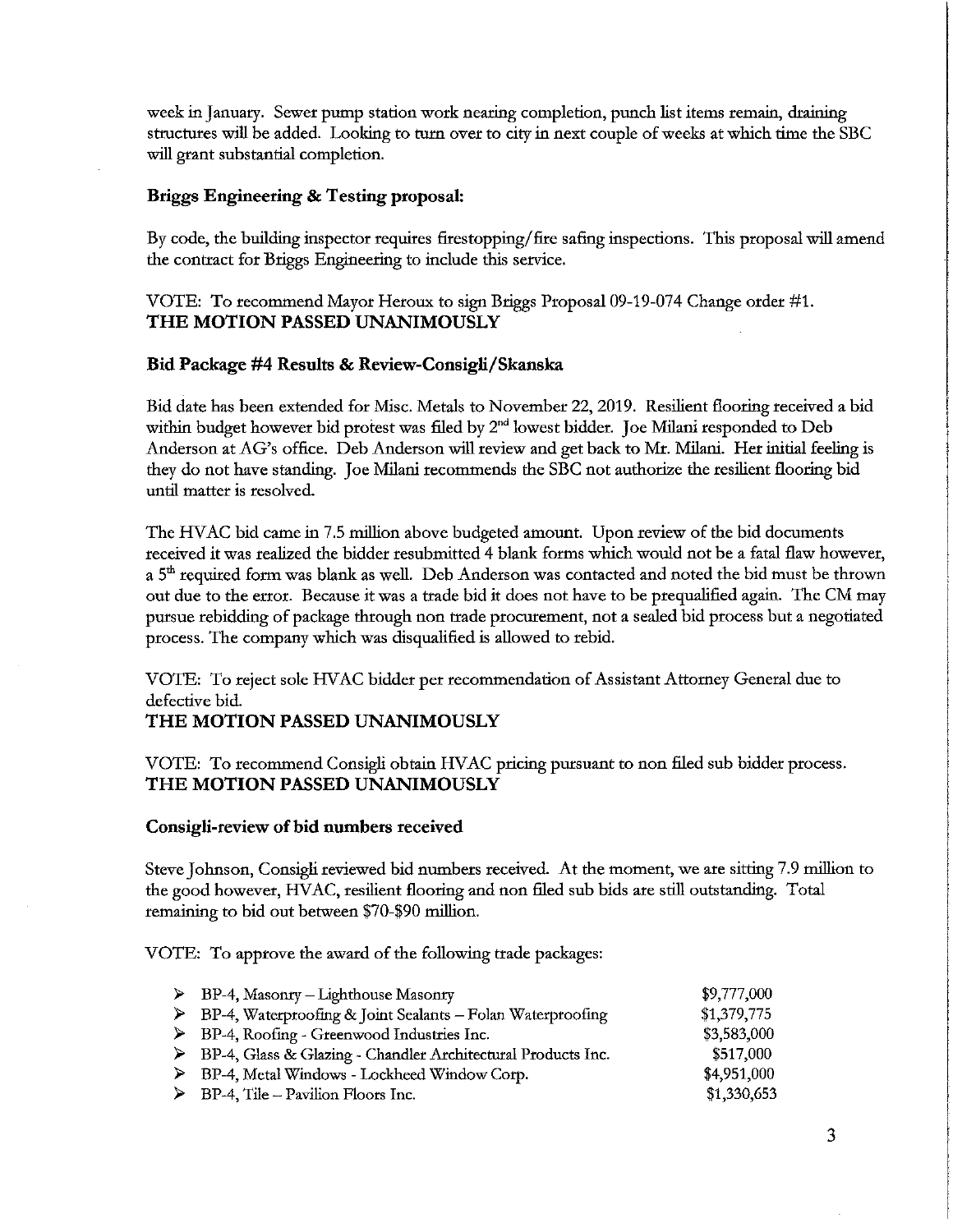| BP-4, Acoustic Ceilings & Sound Panels - K&K Acoustical            |              |
|--------------------------------------------------------------------|--------------|
| Ceilings Inc.                                                      | \$2,374,000  |
| $\triangleright$ BP-4, Painting – Color Concepts Inc.              | \$1,191,800  |
| $\triangleright$ BP-4, Elevators – Delta Beckwith Elevator Company | \$674,000    |
| $\triangleright$ BP-4, Fire Protection – Rustic Fire Protection    | \$2,325,000  |
| $\triangleright$ BP-4, Plumbing – Harold Brothers Mechanical       | \$9,105,000  |
| $\triangleright$ BP-4, Electrical – Wayne J. Griffin Electric Inc. | \$15,600,000 |

#### THE MOTION PASSED UNANIMOUSLY

Specifications are carried in project relative to asbestos containing roof materials. If that is required the cost is 1-1.3 million is carried in budget for abatement on roof of current high school. Consigli reached out to KBA to check with consultant, some abatement already done on roof when it was replaced. However, Consigli has experience in other projects where asbestos still remained in the flutes of the roof which would require abatement of whole roof. Consigli recommends creating test cuts in existing roof to confirm roof is clean from asbestos. Testing would occur during school vacations.

Change Request log review and approval. Consigli to seek approval of change requests and change order #5. Vice Chair Jacobi recused himself from the vote and relinquished chair to Scott Domenici and asked S. Domenici to preside over reading CR approval log and change order vote.

#### VOTE to approve the following change requests:

| CR012 RFI#BP2-7 - Electrical Work - Medium Voltage Cable Reroute            | \$2,955.90-  |
|-----------------------------------------------------------------------------|--------------|
| CR017 BP2 - CCD 05-01 - Changes to Emergency Egress                         | \$31,438.60  |
| CR020 Temporary Conditions for Pump Station                                 | \$2,231.31   |
| CR023 PR-001 R1 - Erosion Control Changes                                   | \$16,692.50  |
| CR024 CCD 006 BP2-PR 002 - Additional Light Changes                         | \$8,201.58   |
| CR027 RFI#BP2-10 - Trace and Reroute Wiring in Abandoned Manhole \$7,283.69 |              |
| CR029 PR-TBD RFI BP2-5 Ground at Medium Voltage Lines                       | \$3,644.30   |
| CR031 Jersey Barriers at Rotary and Drummond Lot                            | \$16,080.46  |
| CR032 Abatement of Existing Water Lines at Cooling Tower - T&M              | \$27,141.51  |
| CR036 CCD 007 Additional Exterior Lighting per Building Inspector           |              |
| $-T\&M$                                                                     | \$3,152.48   |
| CR037 Credit for Abatement of the Existing Boiler Stack                     | \$27,291.34- |
| CR039 Testing Requirements at Highland Park                                 | \$1,317.76   |
|                                                                             |              |

#### THE MOTION PASSED UNANIMOUSLY

VOTE: To approve change order #5 which encompasses the change requests above for a total of \$86,936.95.

#### THE MOTION PASSED UNANIMOUSLY

Steve Johnson, Consigli reviewed construction contingency listing dated 11-19-19 and attached to meeting minutes.

Review of Construction Change Directives (CCD's)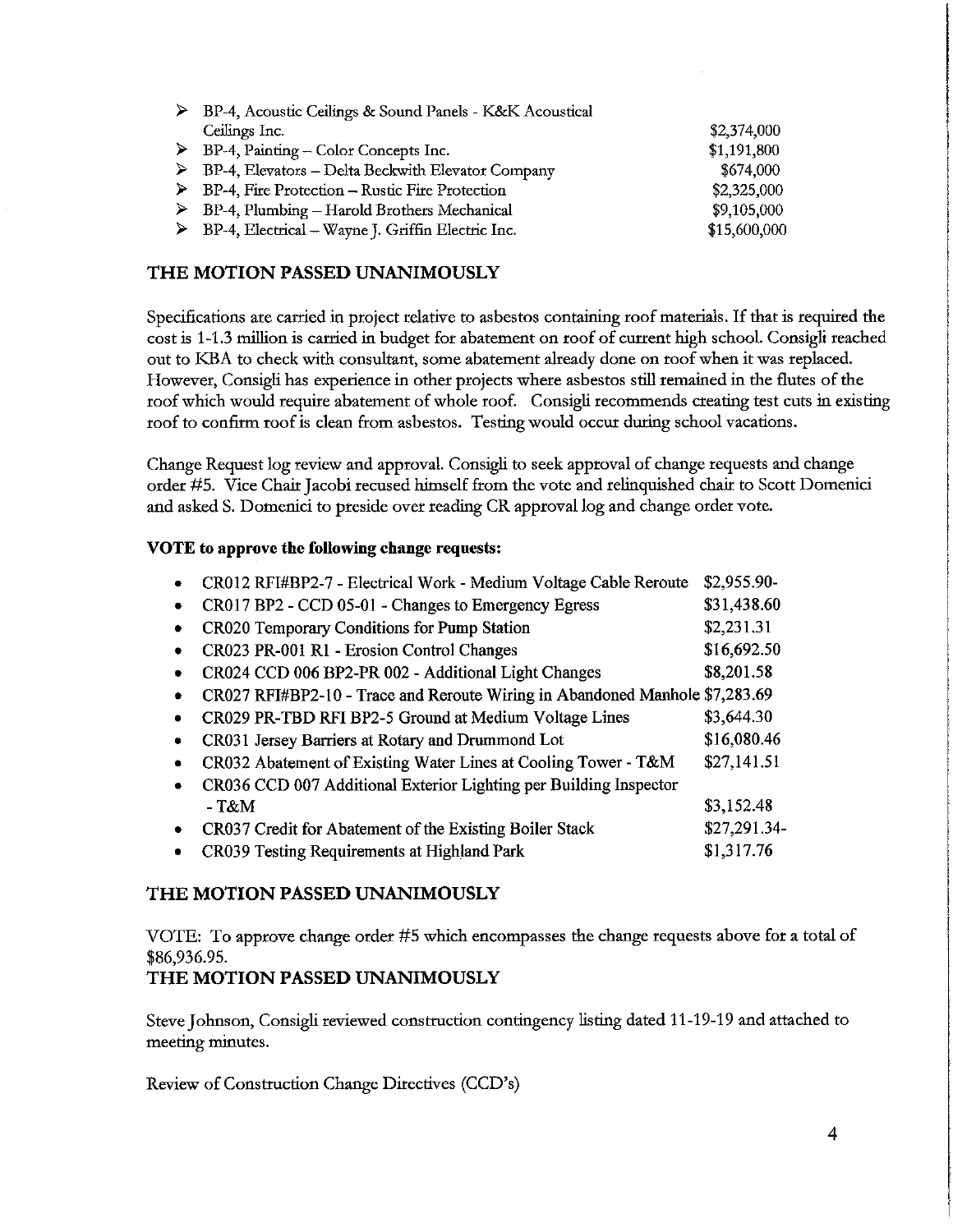# VOTE: To authorize Mayor Heroux to sign CCD008, CCD009 and CCD010<br>THE MOTION PASSED UNANIMOUSLY

 $\mathfrak{f}$ 

#### **Next Meeting Dates: December 11, 2019**

Vote to adjourn: 6:52 p.m.

#### THE MOTION PASSED UNANIMOUSLY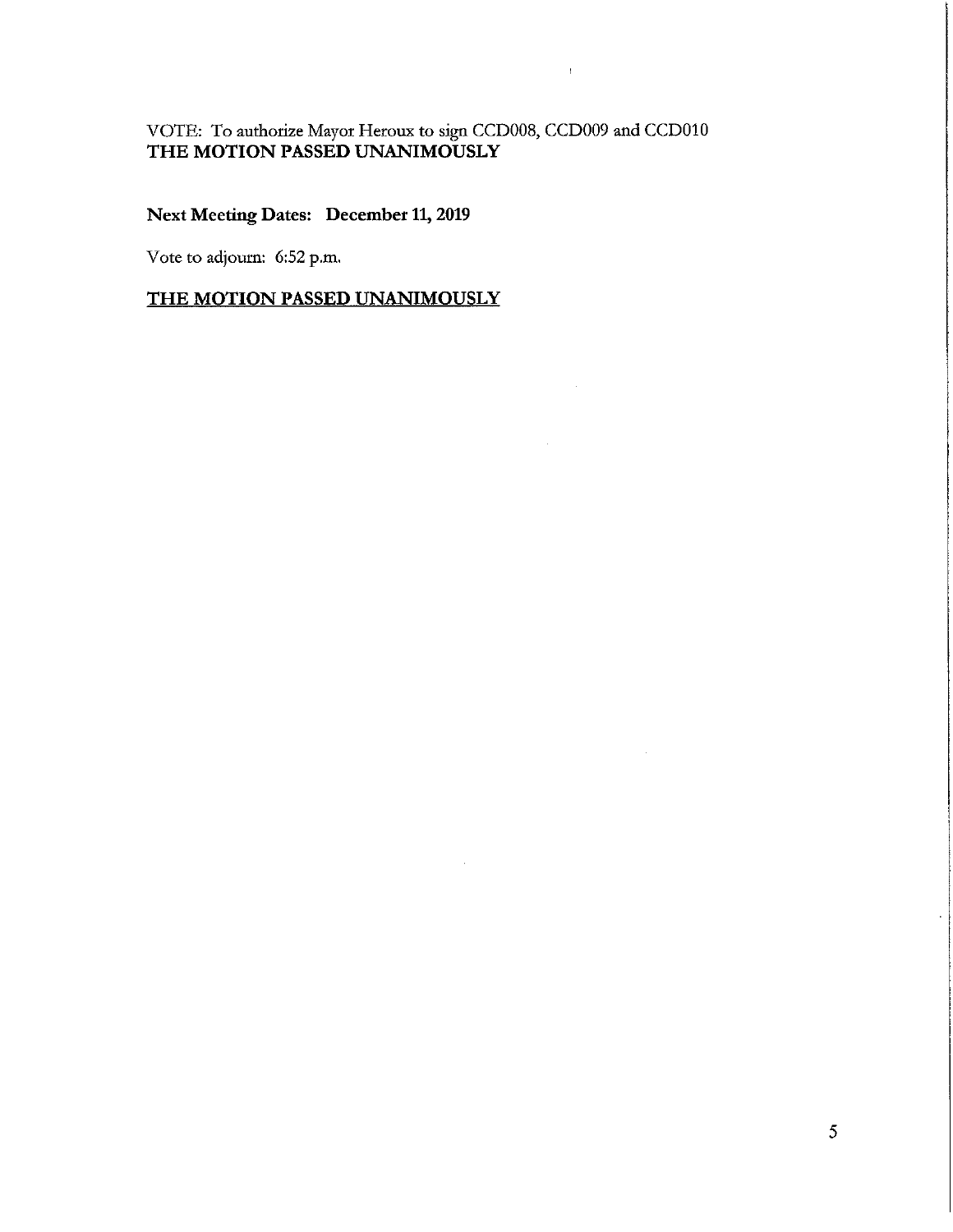## **SBC MEETING**

| <b>Project:</b>     | Attleboro High School | Meeting Date: | November 20, 2019 |
|---------------------|-----------------------|---------------|-------------------|
| <b>Facilitator:</b> | Mavor Paul Heroux     | Place/Room:   | Room 178E AHS     |

| <b>Name</b>              | <b>Title</b>                  | <b>Company</b>           | <b>Signature</b>         |
|--------------------------|-------------------------------|--------------------------|--------------------------|
| Paul Heroux              | Mayor                         | City of Attleboro        |                          |
| Jack Jacobi              | Vice-Chair                    | <b>SBC</b>               |                          |
| David Sawyer             | Superintendent                | Attleboro Schools        |                          |
| Laurie Regan             | Assistant<br>Superintendent   | <b>Attleboro Schools</b> | tirr                     |
| <b>Bill Runey</b>        | Principal                     | Attleboro High<br>School |                          |
| Marc Furtado             | Director of<br><b>Finance</b> | <b>Attleboro Schools</b> |                          |
| Jason Parenteau          | <b>Facilities</b><br>Manager  | Attleboro Schools        | Berreich<br>Yd.          |
| Scott Domenici           | School<br>Committee           | Attleboro Schools-       | <u>' infibin</u><br>'War |
| <b>Robert Geddes</b>     | School<br>Committee           | <b>Attleboro Schools</b> |                          |
| Stephen Withers, JR      | School<br>Committee           | <b>Attleboro Schools</b> |                          |
| <b>Edward Stanton</b>    | Member                        | <b>MBC</b>               |                          |
| Gerry Fricot             | Member                        | <b>MBC</b>               |                          |
| Jacqueline<br>Romaniecki | Member                        | <b>MBC</b>               | reguelen Norvanuek       |
| Terri DeSisto            | Member                        | <b>MBC</b>               | err                      |
| Michael Tyler            | Member                        | <b>MBC</b>               |                          |
| <b>Andrew Acosta</b>     | Member                        | <b>MBC</b>               | $\omega_{w}$             |
| Mary Ann Williams        | Program<br>Executive          | Skanska                  | <u>H</u> l-              |
| Anjanette Kelso          | Program<br>Manager            | Skanska                  |                          |
| Joe Milani               | Associate                     | <b>KBA</b>               |                          |
| Craig Olsen              | <b>Senior Architect</b>       | <b>KBA</b>               |                          |
| Steve Johnson            |                               | Consigli                 |                          |
|                          |                               |                          |                          |
|                          |                               |                          |                          |
|                          |                               |                          |                          |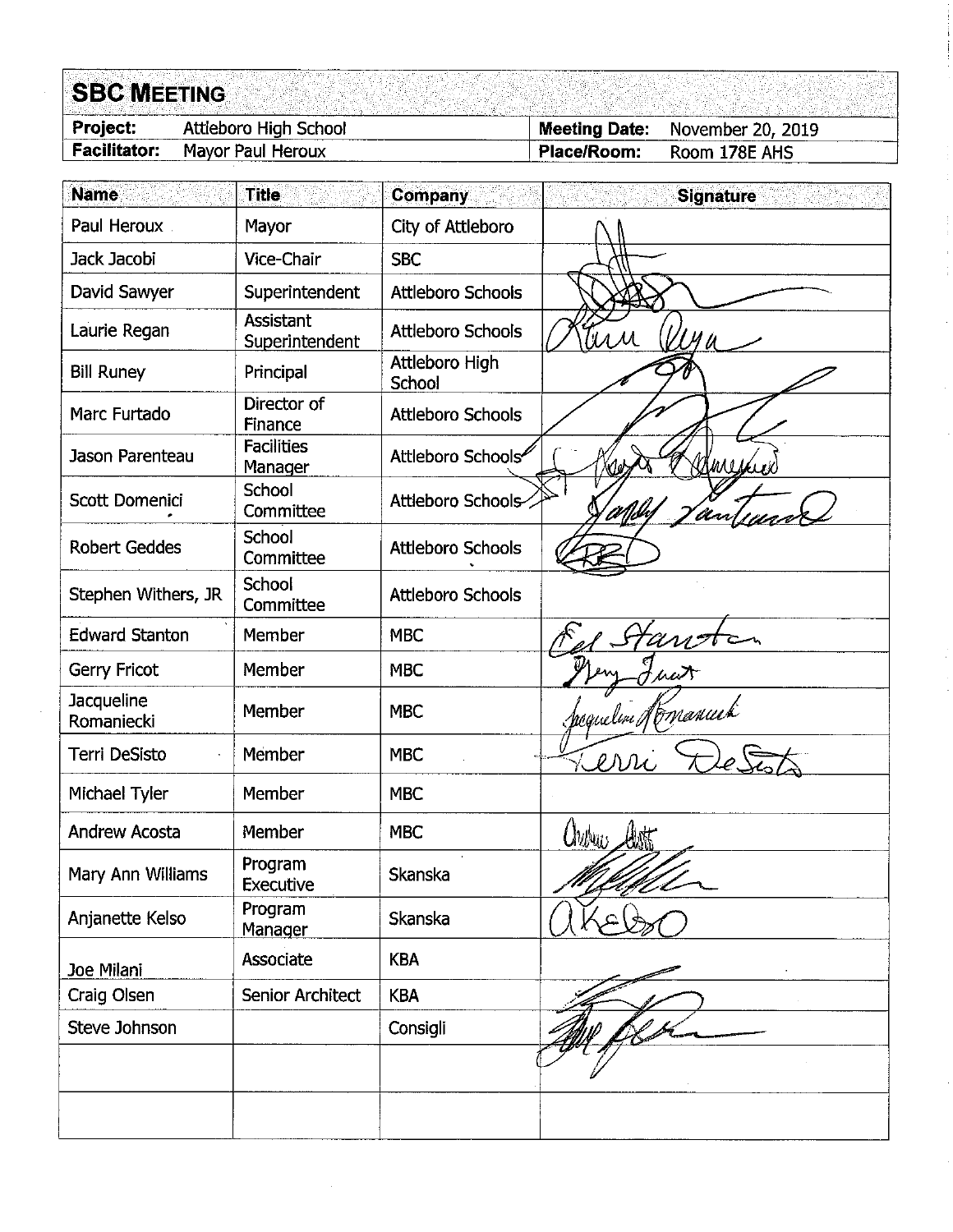#### **Attleboro High School Change Request Log for SBCUpdated: 11-19-19**



| Consigli CR      | <b>Description</b>                                      | CCD<br>(If Applicable) | <b>Source Document</b>       | <b>Date Initiated</b> | <b>Status</b> | <b>Submitted or EST</b><br>Amount | <b>Approved Amount</b> | <b>Date Approved</b><br>by SBC | CO#             | <b>Comments</b> |
|------------------|---------------------------------------------------------|------------------------|------------------------------|-----------------------|---------------|-----------------------------------|------------------------|--------------------------------|-----------------|-----------------|
| $\overline{1}$   | Drainage Utility Changes                                | N/A                    | PR-BP1001 01                 | 5/28/2019             | Approved      | \$2,638.86                        | \$2,638.86             | 6/12/2019                      | $\mathbf{1}$    |                 |
| $\overline{2}$   | Misc. Drainage Changes                                  | N/A                    | ASI - BP1 002 02             | 5/15/2019             | Voided        | N/A                               | N/A                    |                                |                 |                 |
| $\mathbf{3}$     | Valve Chamber Flow Meter                                | N/A                    | PR - BP1 002_01 (CCD-BP1001) | 6/7/2019              | Approved      | \$7,803.64                        | \$7,803.64             | 7/12/2019                      | $\mathbf{1}$    |                 |
| $\overline{4}$   | SMH 11 Inverts                                          | N/A                    | PR - BP1 003 01              | 5/28/2019             | Voided        | N/A                               | N/A                    |                                |                 |                 |
| 5                | Excavation of Unsuitable Material                       | N/A                    | Unforeseen Condition         | 6/26/2019             | Approved      | 54,307.69                         | 54,307.69              | 9/11/2019                      | $\mathbf{3}$    |                 |
| $6\overline{6}$  | Highland Park Erosion and Drainage Changes              | N/A                    | PR - BP2 001_01              | 7/9/2019              | Aproved       | $-7,559.74$                       | $-7,559.74$            | 9/11/2019                      | $\mathbf{3}$    |                 |
| $\overline{7}$   | <b>Existing Water Main Conflict</b>                     | CCD - BP1 002_01       | CCD - BP1 002_01             | 7/10/2019             | Approved      | \$2,439.30                        | \$2,439.30             | 7/24/2019                      | $\overline{2}$  |                 |
| $\boldsymbol{8}$ | CB#108 Conflict                                         | N/A                    | RFI #BP1-10 - SKC007         | 7/17/2019             | Approved      | \$2,439.30                        | \$2,439.30             | 7/24/2019                      | $\overline{2}$  |                 |
| 9                | Relocating Existing Pole -Adding Handhole               | N/A                    | RFI#BP2-3                    | 43668                 | Approved      | 1,386.56                          | 1,386.56               | 9/11/2019                      | $\overline{3}$  |                 |
| 10               | Infiltration System Backfill                            | CCD - BP1 003 01       | CCD - BP1 003 01             | 43676                 | Voided        | N/A                               |                        |                                |                 |                 |
| 11               | South Lot Revised Grading                               | CCD - BP2 004 01       | CCD - BP2 004 01             | 43670                 | Approved      | 2,586.30                          | 2,586.30               | 9/11/2019                      | $\mathbf{3}$    |                 |
| 12               | Electrical Work Medium Voltage Cable Reroute            | N/A                    | <b>RFI#BP2-7</b>             | 8/6/2019              | Approved      | $(-$2,955.90)$                    | $(-$2,955.90)$         |                                | $5\overline{5}$ |                 |
| 13               | Bid Package 3 - Addendum 08                             | N/A                    | Addendum 08                  | 8/6/2019              | Voided        | N/A                               |                        |                                |                 |                 |
| 14               | Site Work - Superintendent Lot Asphalt Paving Issue     | N/A                    | RFI#BP2-6                    | 8/6/2019              | Potential     | \$12,045.83                       |                        |                                |                 |                 |
| 15               | T&M - Repair of Compromised Drainage Pipe               | N/A                    | Unforeseen Condition         | 8/7/2019              | Voided        | \$9,571.41                        |                        |                                |                 |                 |
| 16               | CB #111 Conflict with Water Main and Drain Line         | N/A                    | RFI#1-16                     | 8/20/2019             | Voided        | N/A                               |                        |                                |                 |                 |
| 17               | Changes to Emergency Egress                             | CCD-BP2 005 01         | CCD-BP2 005 01               | 8/21/2019             | Approved      | 31,438.60                         | 31,438.60              |                                | 5               |                 |
| 18               | T&M - Restriping of Existing Parking Lots               | N/A                    | <b>Owner Request</b>         | 8/27/2019             | Approved      | \$8,958.22                        | \$8,958.22             | 10/9/2019                      | $\Delta$        |                 |
| 19               | <b>6M - Temp Conditions at Rotary</b>                   | N/A                    | <b>Ultility Roadblock</b>    | 8/27/2019             | Approved      | \$2,357.76                        | \$2,357.76             | 10/9/2019                      | $\overline{4}$  |                 |
| 20               | T&M - Temp Conditions for Pump Station                  | N/A                    | Utility Roadblock            | 8/27/2019             | Approved      | \$2,231,31                        | \$2,231,31             |                                | $5\phantom{.0}$ |                 |
| 21               | <b>6M - Repair of Damaged Sewer Pipe</b>                | N/A                    | Unforeseen Condition         | 9/3/2019              | Voided        | \$0.00                            |                        |                                |                 |                 |
| 22               | <b>6M - Addition of Temp Sidewalk at Rome</b>           | N/A                    | Owner Request                | 9/5/2019              | Approved      | \$9,316.48                        | \$9,316.48             | 10/9/2019                      | $\overline{4}$  |                 |
| 23               | <b>Erosion Control Changes</b>                          | N/A                    | PR 001 R1                    | 9/6/2019              | Approved      | \$16,692.50                       | \$16,692.50            |                                | 5               |                 |
| 24               | Additonal Light Changes                                 | BP2 - CCD 006 01       | BP2 - CCD 006 01             | 9/6/2019              | Approved      | \$8,201.58                        | \$8,201.58             |                                | 5               |                 |
| 25               | Parking Lot at Tennis Courts                            | N/A                    | BP2-PR 003-01                | 9/9/2019              | Approved      | \$17,917.80                       | \$17,917.80            | 10/9/2019                      | $\overline{4}$  |                 |
| 26               | Additional Bollards at Gas Meter                        | N/A                    | PR002                        | 9/17/2019             | Approved      | \$3,733.49                        | \$3,733.49             | 10/9/2019                      | $\overline{4}$  |                 |
| 27               | Electrical Abandoned in Manhole                         | N/A                    | RFI#BP2-10                   | 9/19/2019             | Approved      | \$7,283.69                        | \$7,283.69             |                                | 5               |                 |
| 28               | Excavation of Additional Loam                           | N/A                    | Unforeseen Condition         | 9/30/2019             | Not Issued    | EST \$50,000                      |                        |                                |                 |                 |
| 29               | Grounding at Medium Voltage Lines                       | N/A                    | RFIBP2-5                     | 10/2/2019             | Approved      | \$3,644.30                        | \$3,644.30             |                                | $5\phantom{.0}$ |                 |
| 30               | Existing Irrigation Line Re-routing                     | N/A                    | Unforeseen Condition         | 9/30/2019             | Not Issued    | EST \$10,000                      |                        |                                |                 |                 |
| 31               | Jersey Barriers at Rotary and Drummond Lot              | N/A                    | Owner Request                | 10/18/2019            | Approved      | \$16,080.46                       | \$16,080.46            |                                | $5\overline{5}$ |                 |
| 32               | Abatement of Existing Water Lines at Cooling Tower      | N/A                    | Unforeseen Condition         | 10/21/2019            | Approved      | \$27,141.51                       | \$27,141.51            |                                | $5\phantom{.0}$ |                 |
| 33               | <b>Building Foundation Revisions</b>                    | N/A                    | ASI-002                      | 10/21/2019            | Submitted     | \$22,958.73                       |                        |                                |                 |                 |
| 34               | Loading Dock Grading Revs.                              | N/A                    | ASI-009                      | 10/21/2019            | Voided        | \$0.00                            |                        |                                |                 |                 |
| 35               | School Sign Footing Revs.                               | N/A                    | ASI-010                      | 10/21/2019            | Voided        | \$0.00                            |                        |                                |                 |                 |
| 36               | Additional Exterior Lighting per Building Inspector     | BP2-CCD 007 01         | BP2-CCD 007 01               | 10/21/2019            | Approved      | \$3,152.48                        | \$3,152.48             |                                | 5               |                 |
| 37               | Credit for Abatement of the Existing Boiler Stack       | N/A                    | Procurement                  | 10/21/2019            | Approved      | $(-$27,291.34)$                   | $(-$27,291.34)$        |                                | 5 <sup>5</sup>  |                 |
| 38               | Abatement of Existing Pool Drain                        | N/A                    | Unforeseen Condition         | 10/29/2019            | Not Issued    | EST \$64,040.36                   |                        |                                |                 |                 |
| 39               | Festing Requirements at Highland Park                   | N/A                    | Unforeseen Condition         | 10/29/2019            | Approved      | \$1,317.76                        | \$1,317.76             |                                | $5\phantom{.0}$ |                 |
| 40               | Foundation Revisions at Building F                      | N/A                    | RFI #002 & #031              | 10/29/2019            | Submitted     | \$8,660.63                        |                        |                                |                 |                 |
| 41               | Building K Revised Footing Elevations                   | N/A                    | RFI #028                     | 10/29/2019            | Not Issued    | EST (-\$30,919.18)                |                        |                                |                 |                 |
| 42               | Building K - Support of Excavation Elimination          | N/A                    | RFI #040                     | 10/29/2019            | Not Issued    | EST (-103,063.93)                 |                        |                                |                 |                 |
| 43               | Abatement of Existing Irrigation Lines at Highland Park | N/A                    | Unforeseen Condition         | 10/29/2019            | Not Issued    | \$7,341.83                        |                        |                                |                 |                 |
| 44               | Sidewalk Reconfiguration at Rotary - T&M                | <b>CCD 008</b>         | PR 004                       | 10/29/2019            | Not Issued    | EST \$16,232.57                   |                        |                                |                 |                 |
| 45               | Building E-K Foundation Wall Dimension Clarifications   | N/A                    | RFI #039                     | 11/1/2019             | Not Issued    | EST \$5,410.86                    |                        |                                |                 |                 |
| 46               | Site Boulder Removal per Unit Rates                     | N/A                    | N/A                          | 11/13/2019            | Not Issued    | EST \$37,876                      |                        |                                |                 |                 |
|                  |                                                         |                        |                              |                       |               |                                   |                        |                                |                 |                 |